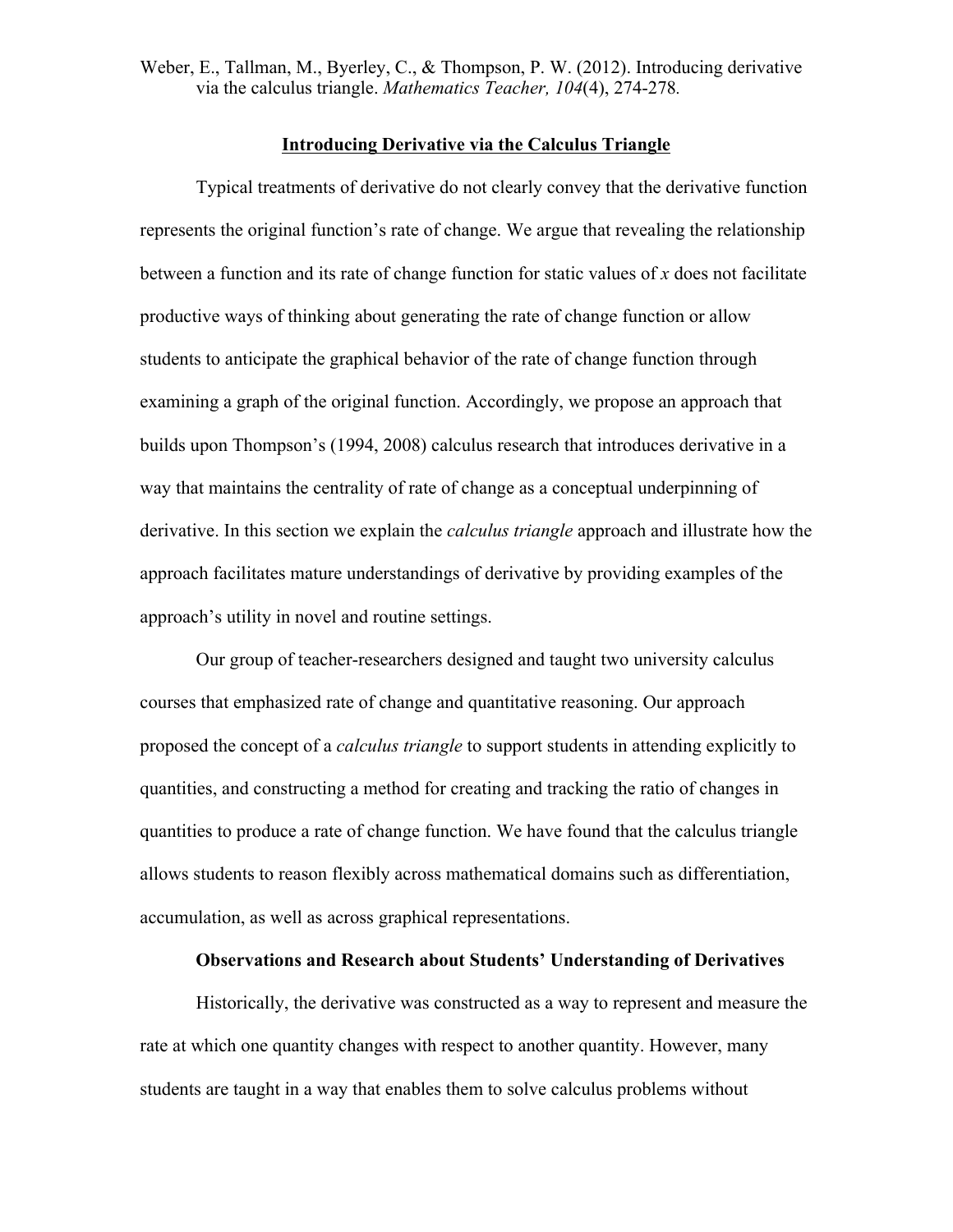attending to rates of change. Carlson and colleagues (Carlson, Jacobs, Coe, Larsen, & Hsu, 2002) found that second semester calculus students were unable to produce a qualitative graph that expressed the height of water in a bottle as a function of the water's volume. The students used memorized properties of second derivatives but could not relate inflection points in the graph of the function to changes in width of the bottle. Additionally, a number of authors reported students' difficulties in creating graphical representations of a function's rate of change function (Tall, 1986; Ubuz, 2007). These researchers found that students often focused on computing derivatives without connecting the derivatives they computed and evaluated to a function's rate of change at specific points in its domain (Ubuz, 2007).

## **We Know Derivatives Are About Rates. Why Don't Our Students?**

Calculus books' attention to velocity and development of the limit definition of the derivative suggest textbook authors intend to develop the idea of derivative as a rate of change. We have focused heavily on how students think about derivatives to understand the disconnect between what the textbooks present and what students understand. In our survey of best selling calculus books in the United States, we found the textbooks qualitatively generated the derivative function in different ways. In most books, the secant does not slide through the function's domain. Rather, one intersection of the secant line slides toward the other intersection, creating successively better approximations of the tangent line. The tangent line, however, slides through the function's domain. Ferrini-Mundy and Graham (1991) found that students often struggled to envision and make sense of a sliding secant line and its relationship to rate of change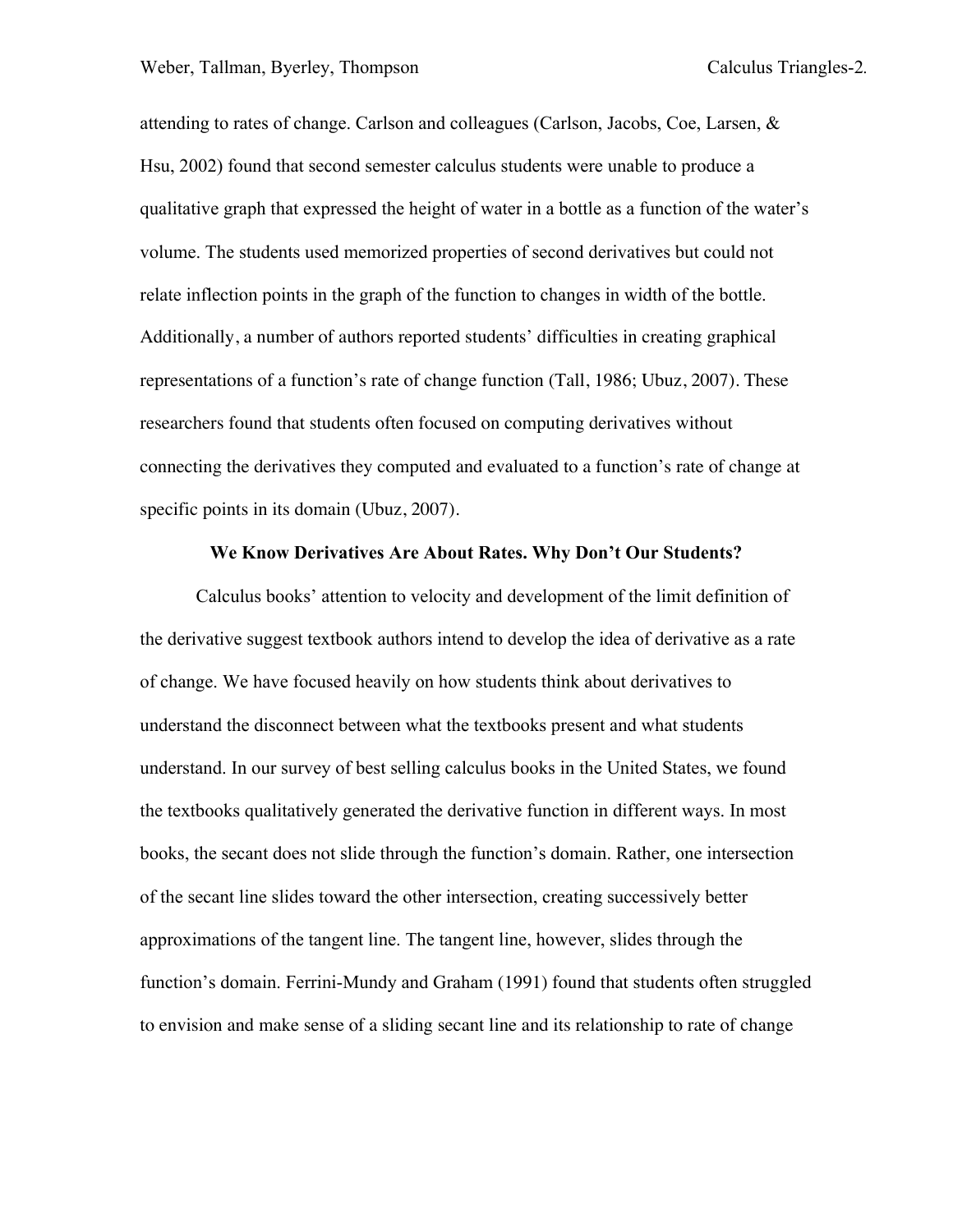on a small interval and believed the secant line collapsed into a single point to create the sliding tangent. Our observations suggest that this problem persists today.

Even if students were successful in envisioning the tangent line as representing the rate of change at a point they commonly confounded the notion of derivative at a point with the derivative function (Ubuz, 2007). Many calculus books do not explicitly describe how to think about rate of change on one small interval to support constructing a function that gives the original function's rate of change over its domain. We did not locate any textbooks that helped students think about rate of change over small intervals as generalizing to rate of change over the function's domain.

We not only observed the difficulties documented by Ubuz and Ferrini-Mundy, but also found that it was non-trivial for students who primarily remembered slope as "rise-over-run" to think of difference quotient as a rate. After discussing the ratio  $\frac{f(x+h)-f(x)}{h}$  with our students it was apparent that many of them did not see  $f(x+h)$ and  $f(x)$  representing amounts of a quantity associated with particular inputs. Without an understanding of  $f(x)$  as giving the value of a quantity they did not see the  $f(x+h)-f(x)$  as how much the quantity changed in relation to a given change in input.

We conjecture that students' difficulties with function notation, their struggle to connect algebraic and graphical representations of functions, and understandings of rate of change may explain their struggle to think about derivative as a function. We believe that thinking about derivative as an object of calculation may be attributed in part to the students' lack of attention to and construction of quantities in a way that would allow them to track the ratio of the quantities' changes. Given this hypothesis, we have attempt to facilitate productive mental images of the derivative as a function whose values give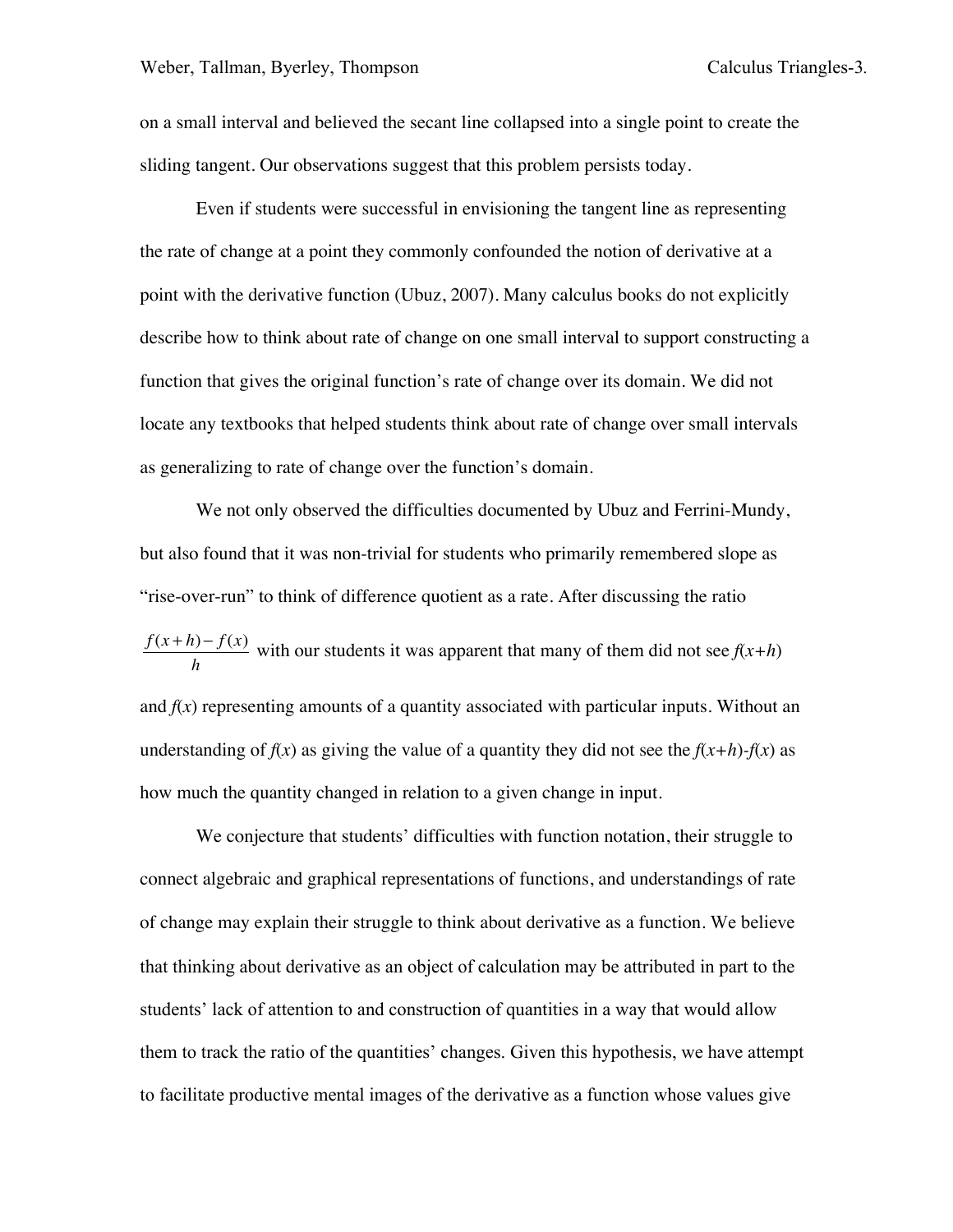the rate of change of another function *f* by continuously tracking the average rate of change of Quantity A  $(f(x))$  with respect to Quantity B  $(x)$  over a continuum of values for Quantity B ( $x$  to  $x+h$ ). We use the mathematical construct of a "calculus triangle" to achieve this coordination.

# **The Calculus Triangle**

The intent of the calculus triangle approach is to allow students to envision change in a function due to change in its argument. However, there is a distinct danger that (1) students will see a calculus triangle as a geometric object, and (2) students will see only one calculus triangle at a time. Regarding the first possibility, we want to students to see the "legs" of the triangle as changes in input and output of a function and the "hypotenuse" as the graph of a linear function (see Figure 1). Regarding the second concern, we want students to look at the graph of any function and envision *many* possible calculus triangles. That is, we want them to see that there is a calculus triangle at *every* point on a function's graph and that these triangles can be as small as one desires (see Figure 2). To envision this possibility, we introduce the idea of a "sliding" calculus triangle. "Sliding" is produced by fixing the change in the input and allowing the input to vary through the domain of the function in a *systematic* way (e.g. left to right). The mental image that "sliding" is intended to promote is that of a calculus triangle traversing along the function.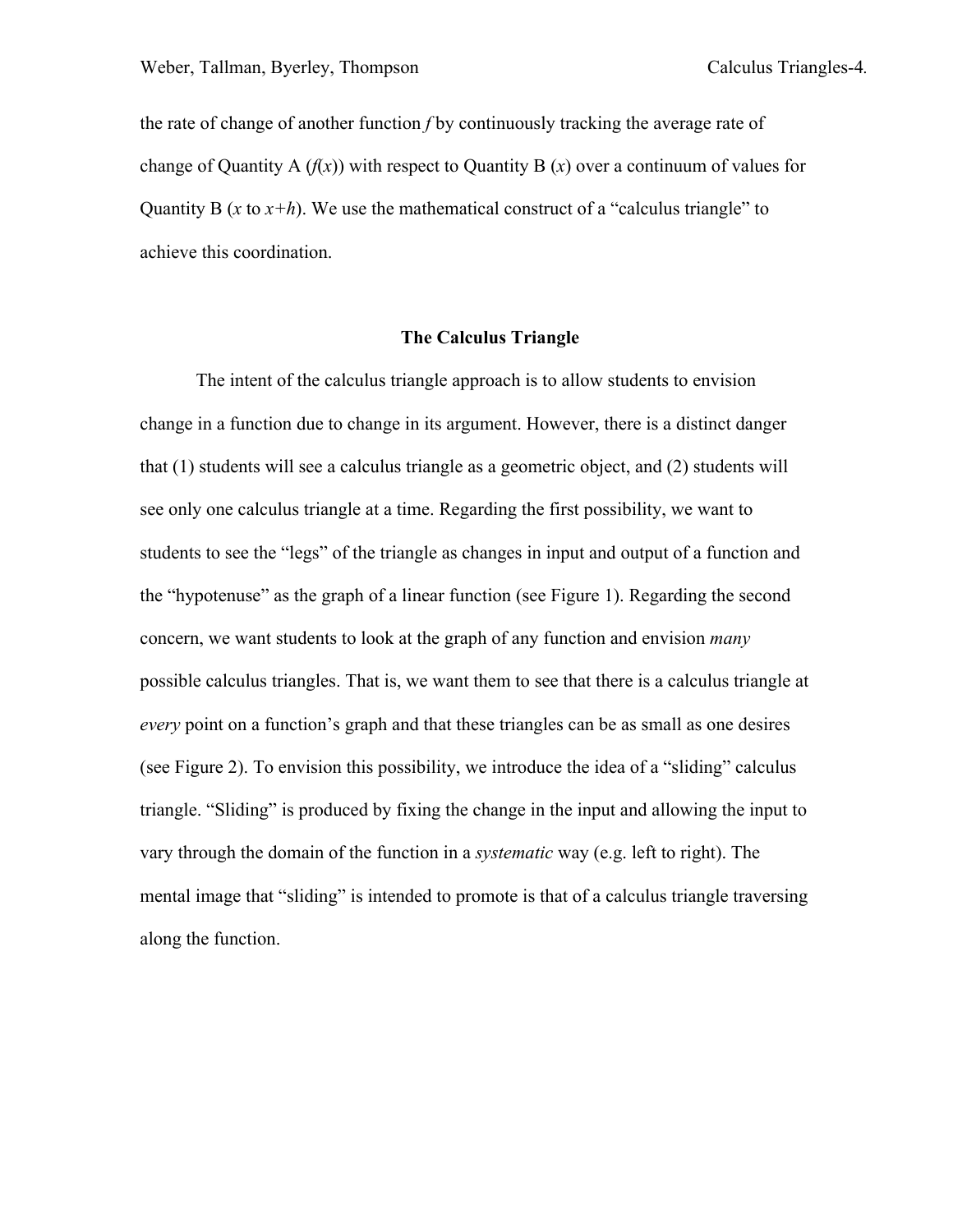

*Figure 1.* A calculus triangle in rectangular coordinates.



*Figure 2.* There is a calculus triangle at *every* point on a function's graph and that these triangles can be as small as one desires.

The definition of derivative, as it was found in the contemporary calculus books we surveyed, failed to convey mental imagery that would support students in constructing the derivative function. Recall the typical definition of derivative: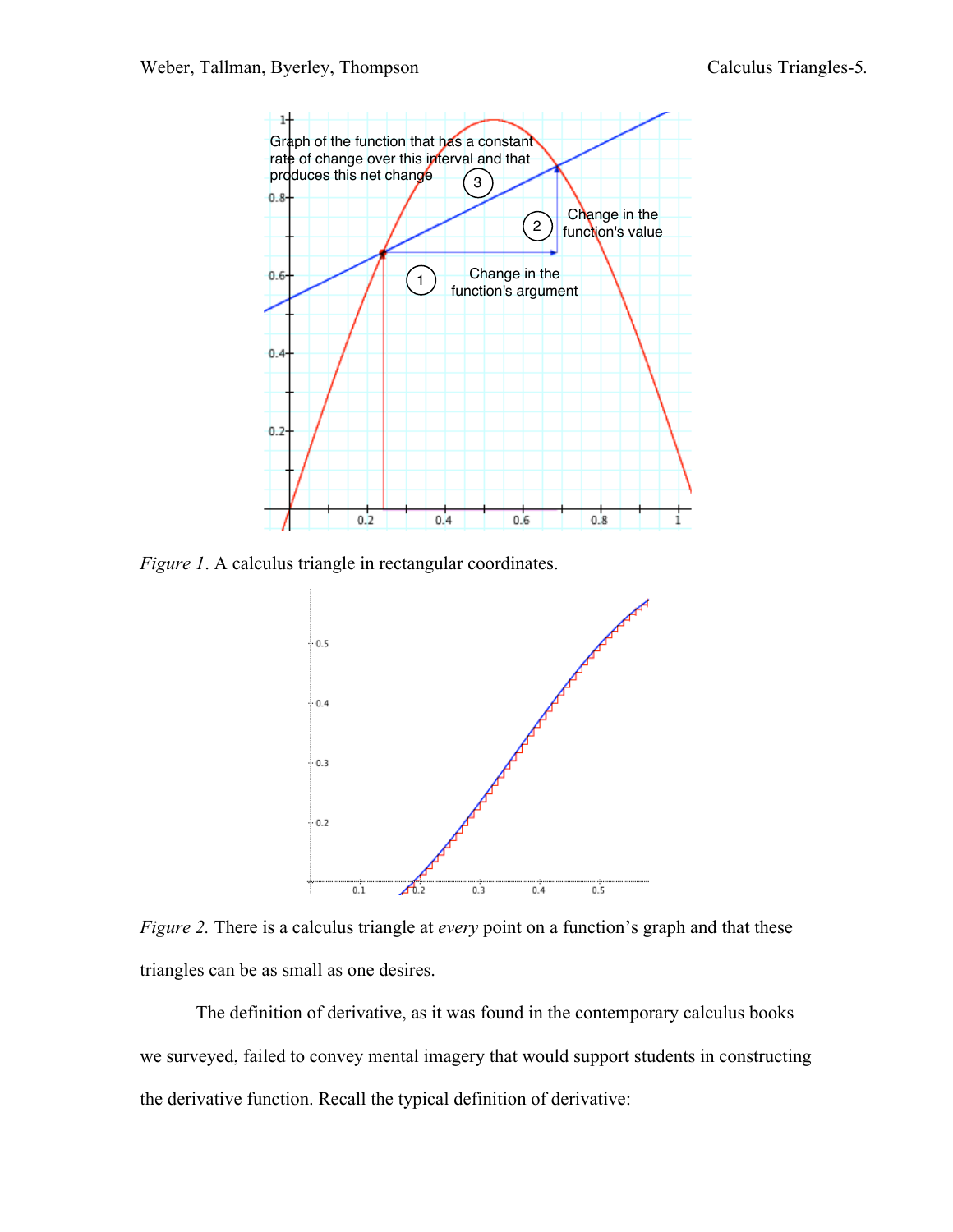**Definition:** Let *f* be a function. We define the *derivative of f at x*, *f'*, by

$$
f'(x) = \lim_{h \to 0} \frac{f(x+h) - f(x)}{h}
$$
, provided the limit exists.

In this definition, *h* varies while *x* remains fixed. Hence,  $f'(x)$  represents a scalar quantity for a specific value of *x*. Students are expected to understand that  $f'(x)$ represents a function by imagining *h* approaching zero in the difference quotient for all values of *x* in the domain of *f*. Imagining varying *h* while *x* remains fixed does not allow one to visualize the derivative function being generated for a continuum of input values. In addition, by letting *h* approach zero, thus producing a difference quotient that represents the slope of a tangent line, and visualizing the tangent line sliding along the surface of the graph, it appeared to our calculus students that we were focused on the properties of this sliding tangent, when we were actually focused on the ratio of two quantities which we represented by the sliding tangent.

By attending to the sliding tangent as an object without reference to the change in quantities it represents, students often did not understand that derivative represented a rate of change because their conception of rate of change was associated with steepness of the tangent line, not comparison of changes in quantities. As an alternative to the typical definition of derivative, we avoid allowing the value of *h* in the difference quotient approach zero. Instead, we define the rate of change function  $r<sub>c</sub>$  as,

$$
r_f(x) = \frac{f(x+h) - f(x)}{h}
$$

for a small, but fixed, value of *h.* Making *h* fixed but sufficiently small allows one to let *x* vary, and coordinate the corresponding variation in  $r_f$ . This simultaneous variation of x and  $r_f$  is illustrated in what we term the *sliding calculus triangle*. We emphasize that the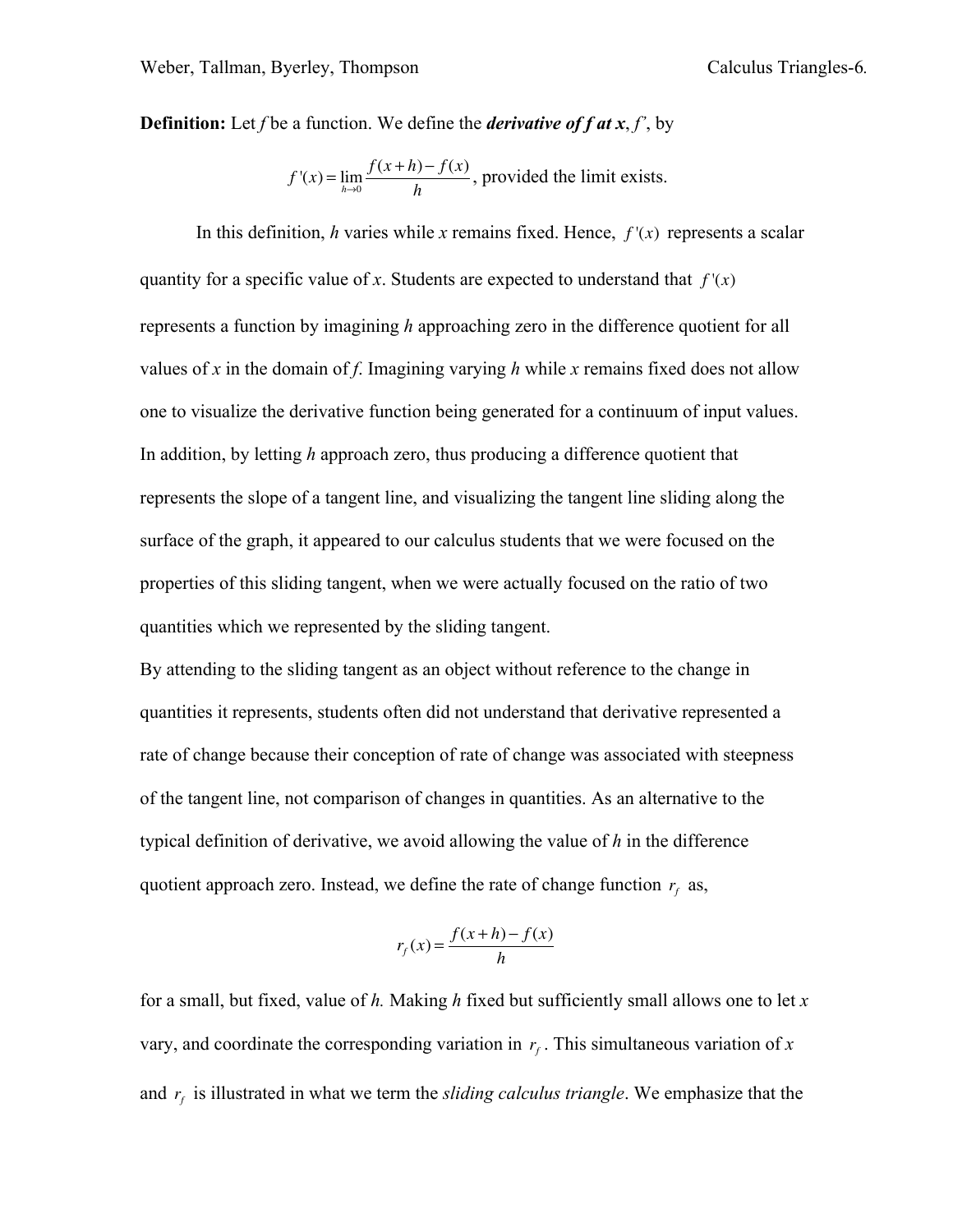calculus triangle is not a geometric object. Instead, it is a way to help students focus explicitly on changes in quantities represented by the "legs" of the triangle, the ratio of which is represented by the slope of the hypotenuse. Though we found that recognizing  $r_f$  as a function was non-trivial, that alone is often not sufficient to imagine how the rate of change function is generated. For this, we turn to the graphical representation of the rate of change function (see Figure 3).



*Figure 3.* The interval of fixed length *h* represented on the *x*-axis slides through the domain of the function, tracking the quantities *h* and  $f(x+h) - f(x)$ .

In order to generate outputs for the rate of change function, we measure the quantity  $f(x+h) - f(x)$  in units of *h* and systematically associate this output value with *x*, the left endpoint of the interval  $[x, x + h]$ . Accordingly, a point on the rate of change function can be interpreted as  $(x, f(x+h) - f(x))$  units of *h*) (see Figure 3). Then, as *x* varies throughout the domain of the function, this point traces out the rate of change function  $r_f(x)$  (see Figure 3).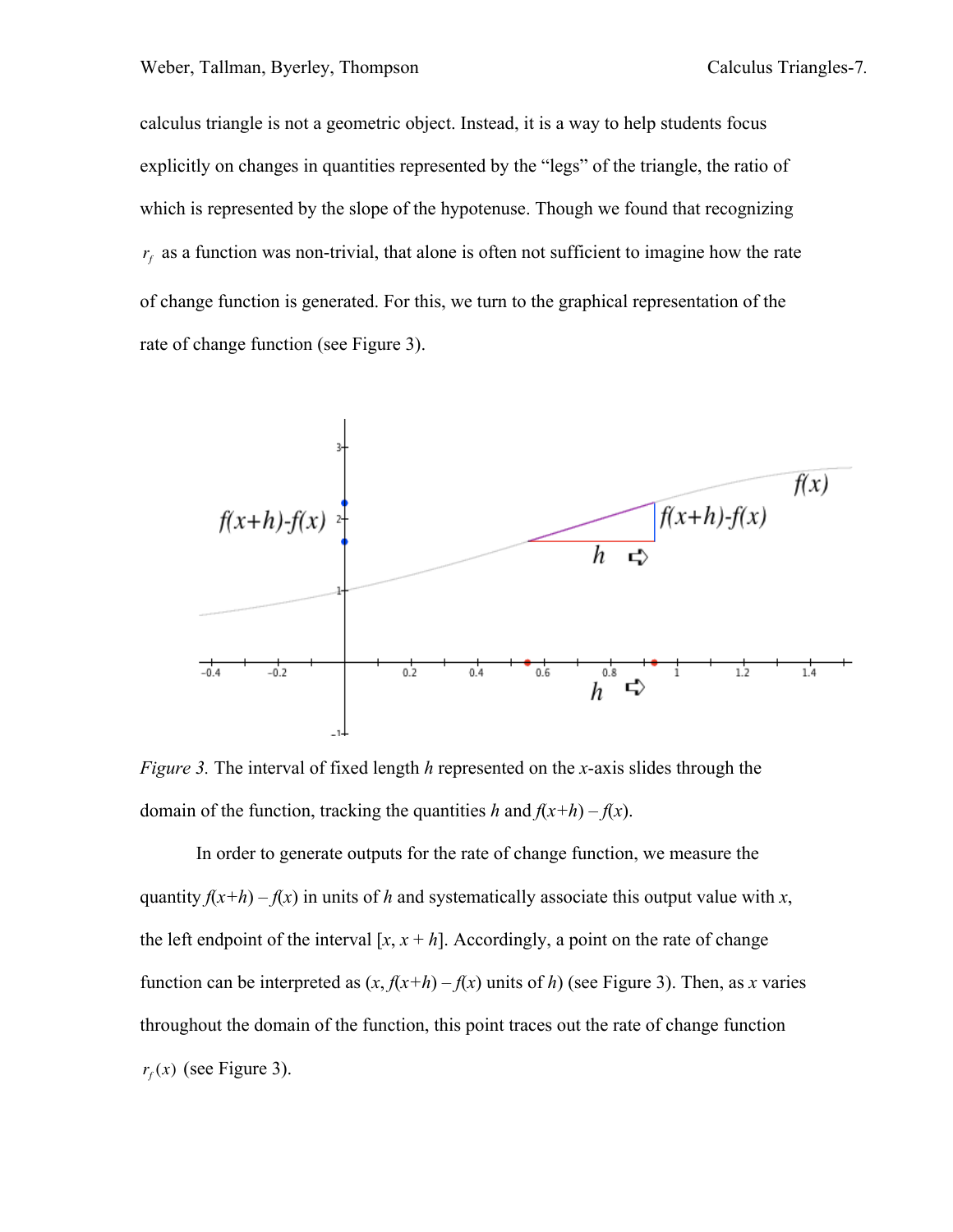

*Figure 4.* The calculus triangle slides as the fixed interval *h* slides through the domain of the function, generating the rate of change function.

It is important to note that one can slide the calculus triangle through the domain of *f* while coordinating the outputs being generated by measuring  $f(x+h) - f(x)$  in units of *h*, which allows the student to think about the rate of change function being generated as the calculus triangle moves along the original function *f*. The mental coordination of imagining the rate of change function being generated as one traces along the function is not possible when trying to attend to two varying both *h* and *x*.

We recognize that it is arguably unsuitable to compare the calculus triangle approach with the traditional approach because the objective of the traditional approach is to make sense of the graphical representation of the *exact* derivative function (at a point) whereas the calculus triangle approach merely produces an *approximation* to the derivative function. We believe, however, that generating an approximation to the derivative function is unproblematic if an instructional effort is made to discuss the convergence (uniformly) of the approximation to the exact derivative function as *h*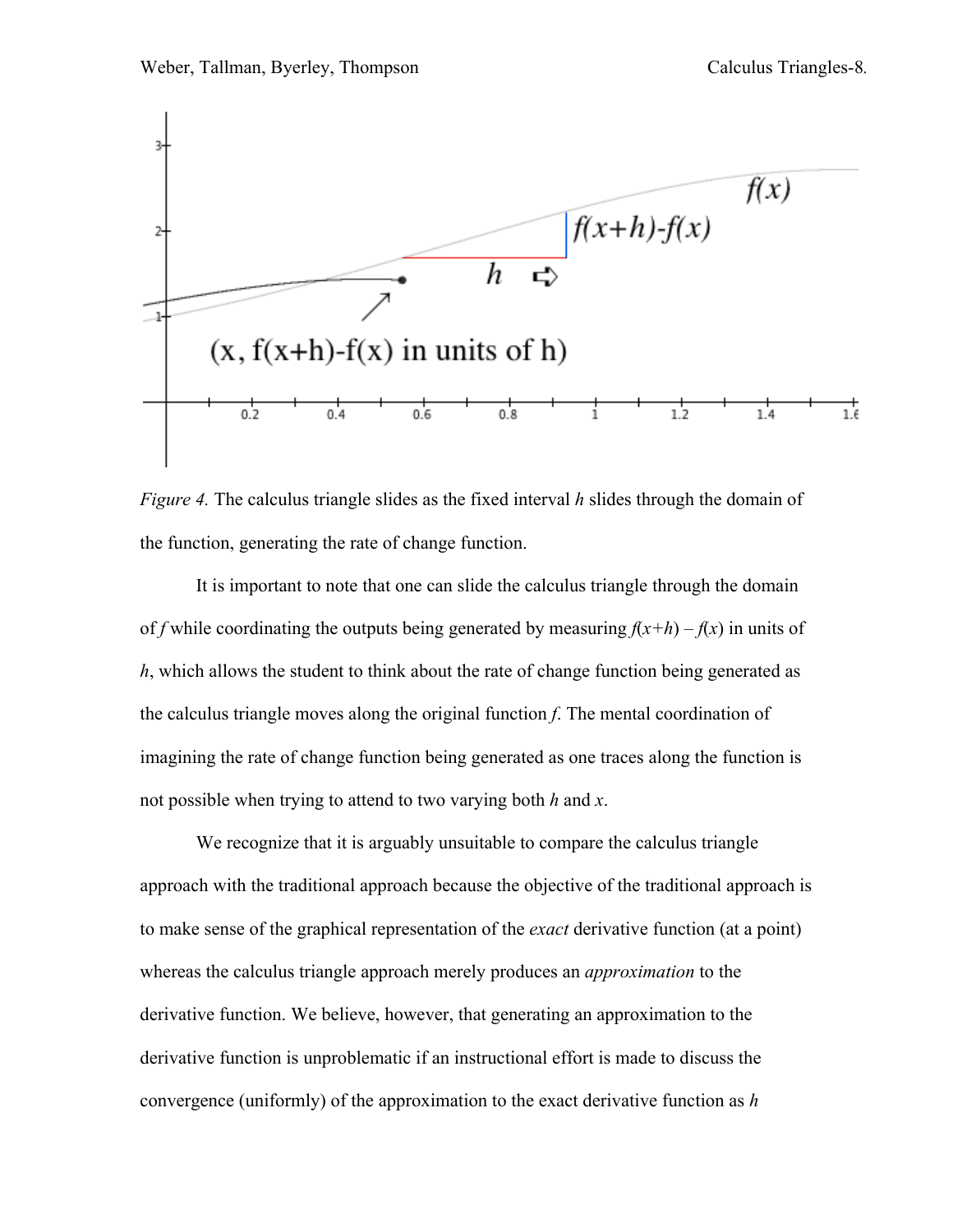approaches zero. The important feature distinguishing the calculus triangle approach from the traditional approach is that generating the derivative function *precedes* letting *h* approach zero in the calculus triangle approach whereas in the traditional approach, the limiting process comes first. We believe that when focusing on the calculus triangle, students are better suited to think about infinitesimal rate of change near a point. This approach contrasts with thinking about rate of change at a point, where quantities are not changing, and thus, discussing rate of change becomes problematic. A classroom discussion about the relative accuracy of the approximation for sufficiently small values of *h* can be framed so that students' reasoning relative to generating approximations of the actual derivative functions can be isomorphic to more formal definitions of uniform convergence.

#### **Implications and Conclusion**

The traditional approach to developing the derivative function can accomplish one of the following two aims, but not both: (1) derivative functions are fundamentally about rates of change, and (2) the derivative function can be generated by developing a ratio of the changes in the output quantity measured in units of the input quantity through the domain of the function *f*. The calculus triangle approach supports students in establishing connections between average rate of change and the derivative function while not compromising the potential for the derivative function to be generated by explicitly measuring the rate of change *of*  $f(x)$  with respect to *x*.

Traditional treatments of calculus use the definition of derivative in an axiomatic approach to develop further rules of differentiation. This process emphasizes derivative as an operator on functions instead of emphasizing the centrality of rate of change. We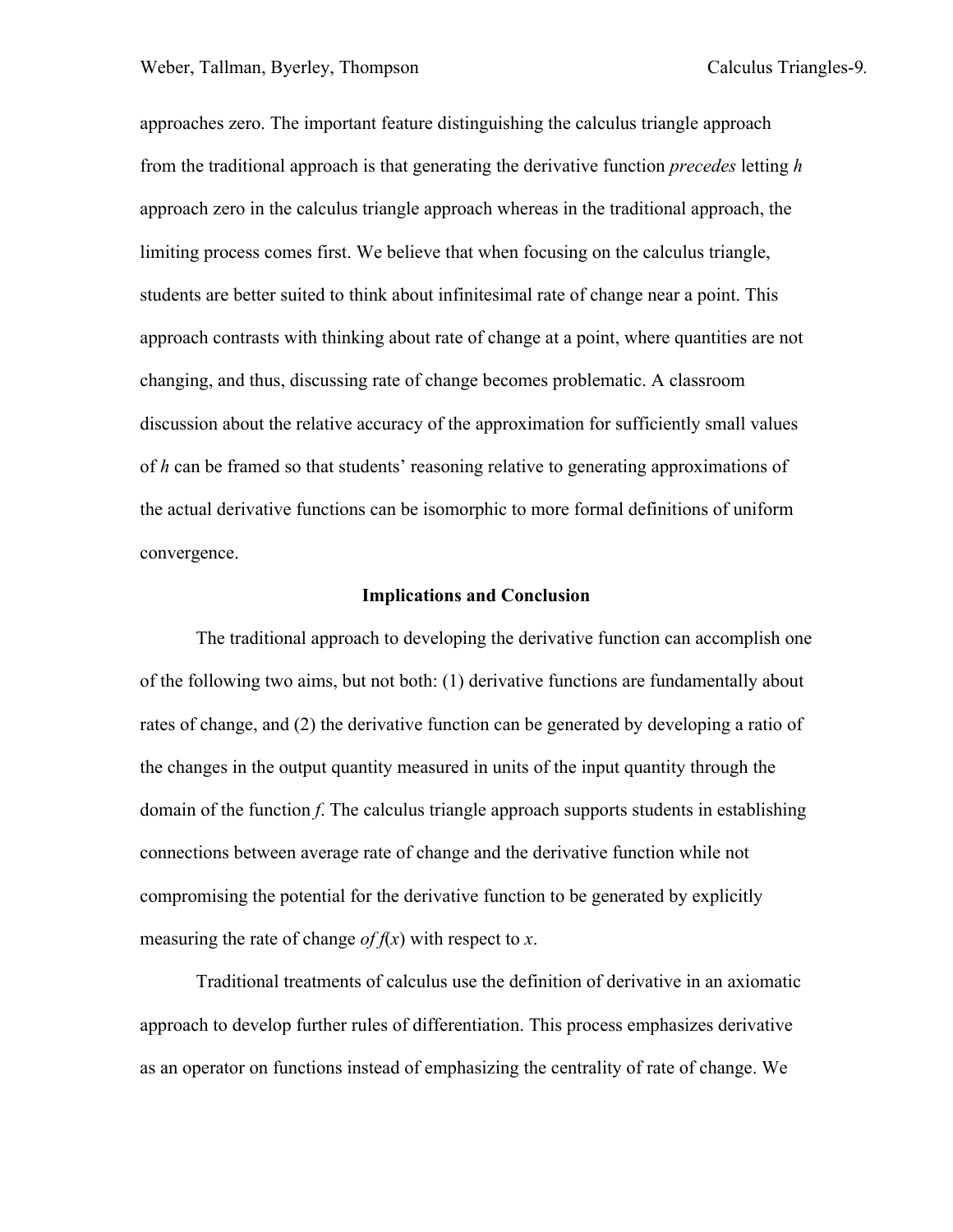believe that the calculus triangle approach allows students to understand the derivative function as tracking the ratio between changes in two quantities. If students are able to attend to derivative as a rate of change, we believe this supports them in understanding the process of differentiation as an operator that measures a rate of change.

Single and multivariable calculus, and differential equations necessitate that one perform symbolic computations as well as interpret the meaning of those computations. The calculus triangle approach supports the student in developing both computational fluency and interpreting the results of those computations meaningfully. As students approach novel problem solving situations, they are equipped with ways of thinking, particularly thinking about the derivative function as a rate of change, which are necessary to reason through these situations. By thinking about the meaning of the computations, students are able to draw connections between ideas in calculus that are typically presented as disparate because they require different techniques for differentiation.

# **References**

- Carlson, M. P., Jacobs, S., Coe, E., Larsen, S., & Hsu, E. (2002). Applying covariational reasoning while modeling dynamic events: A framework and a study. *Journal for Research in Mathematics Education, 33*(5), 352-378.
- Ferrini Mundy, J., & Graham, K. G. (1991). An overview of the calculus curriculum reform effort: Issues for learning, teaching, and curriculum development. *The American Mathematical Monthly, 98*(7), 627-635.
- Tall, D. (1986). Building and testing a cognitive approach to the calculus using interactive computer graphics. Unpublished Dissertation. University of Warwick.
- Thompson, P. W. (1994). Images of rate and operational understanding of the Fundamental Theorem of Calculus. *Educational Studies in Mathematics, 26*(2-3), 229–274.
- Thompson, P. W., & Silverman, J. (2008). The concept of accumulation in calculus. In M. P. Carlson & C. Rasmussen (Eds.), *Making the connection: Research and teaching in undergraduate mathematics* (pp. 43-52). Washington, DC: Mathematical Association of America.